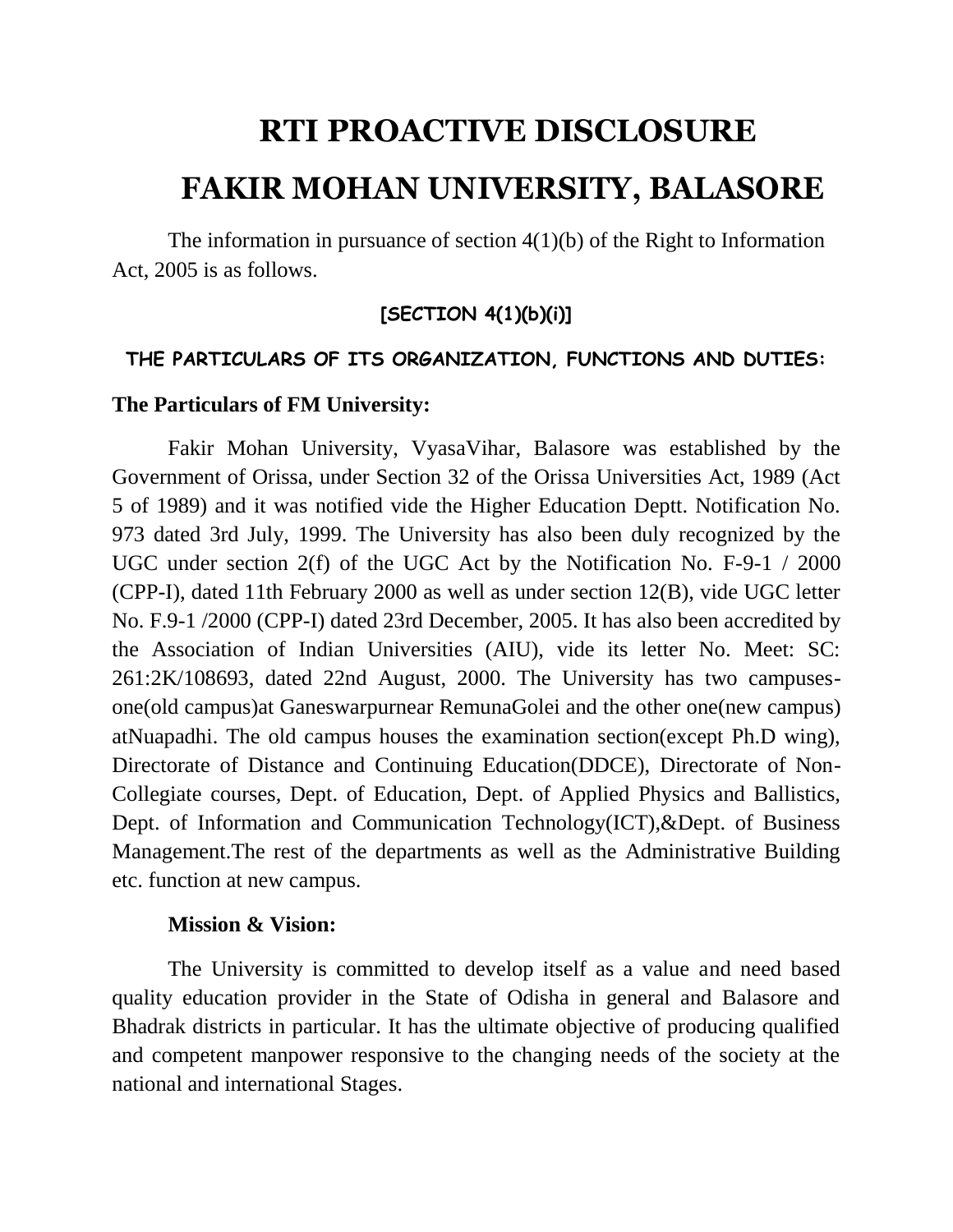In its quest for being an outstanding center for learning and development of human resource, it cherishes a clear vision and mission. It has become very consistent in its recruitment policy and, as a result, it has recruited very brilliant scholars specializing in various areas of the five front line subjects possessing enormous employment and entrepreneurship potential.

# **The Vision of University is to excel in the following five:**

- $\checkmark$  The Culture of Excellence
- $\checkmark$  The Culture of Innovation
- $\checkmark$  The Culture of Quality
- $\checkmark$  The Culture of Flexibility and Dynamism
- $\checkmark$  The Culture of Sustainability

# **The Mission of the University:**

It has the following missions through which it seeks to stimulate and promote Prof.essional competency among the students & faculty:

- $\triangleright$  To provide opportunities to students and faculty to acquire higher qualification and experience.
- $\triangleright$  To provide continuous learning opportunities for students, faculty, staff and working Prof.essionals.
- $\triangleright$  To provide wide scope for research, design and development.
- $\triangleright$  To provide consultancy relevant to areas of specialization and expertise.
- $\triangleright$  To provide scope for practicing innovative teaching and learning methods.
- $\triangleright$  To provide access to the best intellectual resources.
- $\triangleright$  To encourage affiliated college and other institutions to develop coordination in academic and research activities of common interest including rudimentary research exposure to undergraduate students.
- $\triangleright$  To promote University-Industry-Government interface.
- $\triangleright$  To help institutions to take active interest in the development of rural areas and weaker sections of society by transpiring appropriate technology and providing follow up action.
- $\triangleright$  To serve as a center for generation and provide opportunities for exchanging ideas among institutions, research organizations and the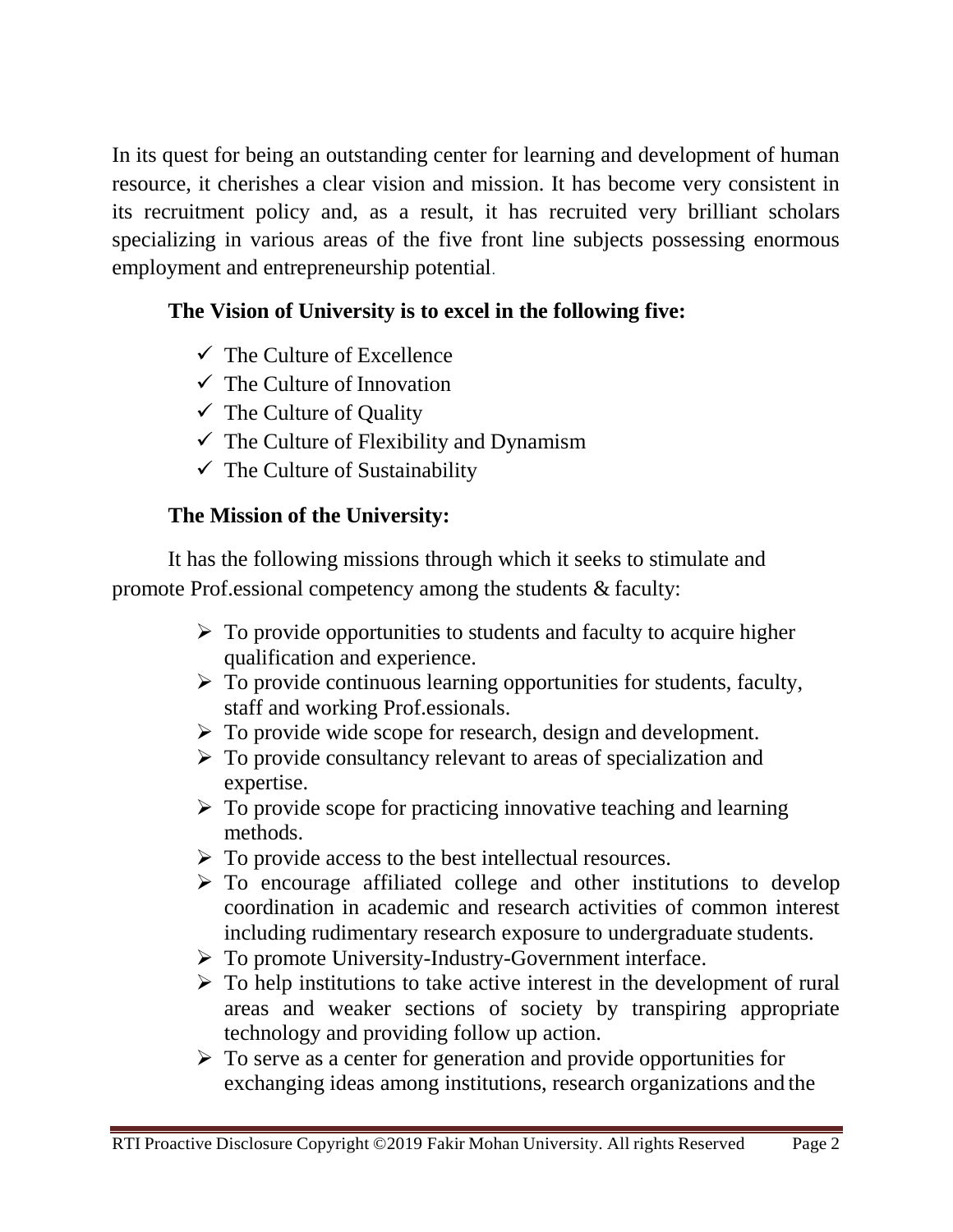state Government, so as to promote entrepreneurial culture among students and to assist them through expertise available in the institutions.

- To help mobilize resources through Alumni, Users, Social Workers, Philanthropists and other organizations both from within and outside India.
- $\triangleright$  To promote research and development of sophisticated laboratories, Institute Chairs, Scholarships, Fellowships, Prizes, Medals, organize special lectures, seminars, conferences, workshops, etc.
- $\triangleright$  To devise schemes and methods for effective periodic evaluation of performance of projects, faculties, staff and students, internal evaluation through Academic and Administrative Audit Committees (AAAC) and the NAAC.
- $\triangleright$  To take steps for facilitating appropriate environment in the institutions of education to achieve harmonious relationship among teachers, students and staff.
- $\triangleright$  To take up special programs for developing institutions, and enabling them to join the main stream of national life.
- $\triangleright$  To promote healthy competitions among projects, programs, centers and colleges which will be conducive to the creation of an acclaimed quality brand image of F.M. University.

The programmes and activities taken up by the University always strive to promote mental and attitudinal changes in people and enthuse to face challenges of life boldly and successfully. These activities mainly focus on the following aspects:

- Human Resource Development.
- Capacity Building in the thrust area specified by the Government from time to time.
- Entrepreneurship development in the local area.
- **Technology Development.**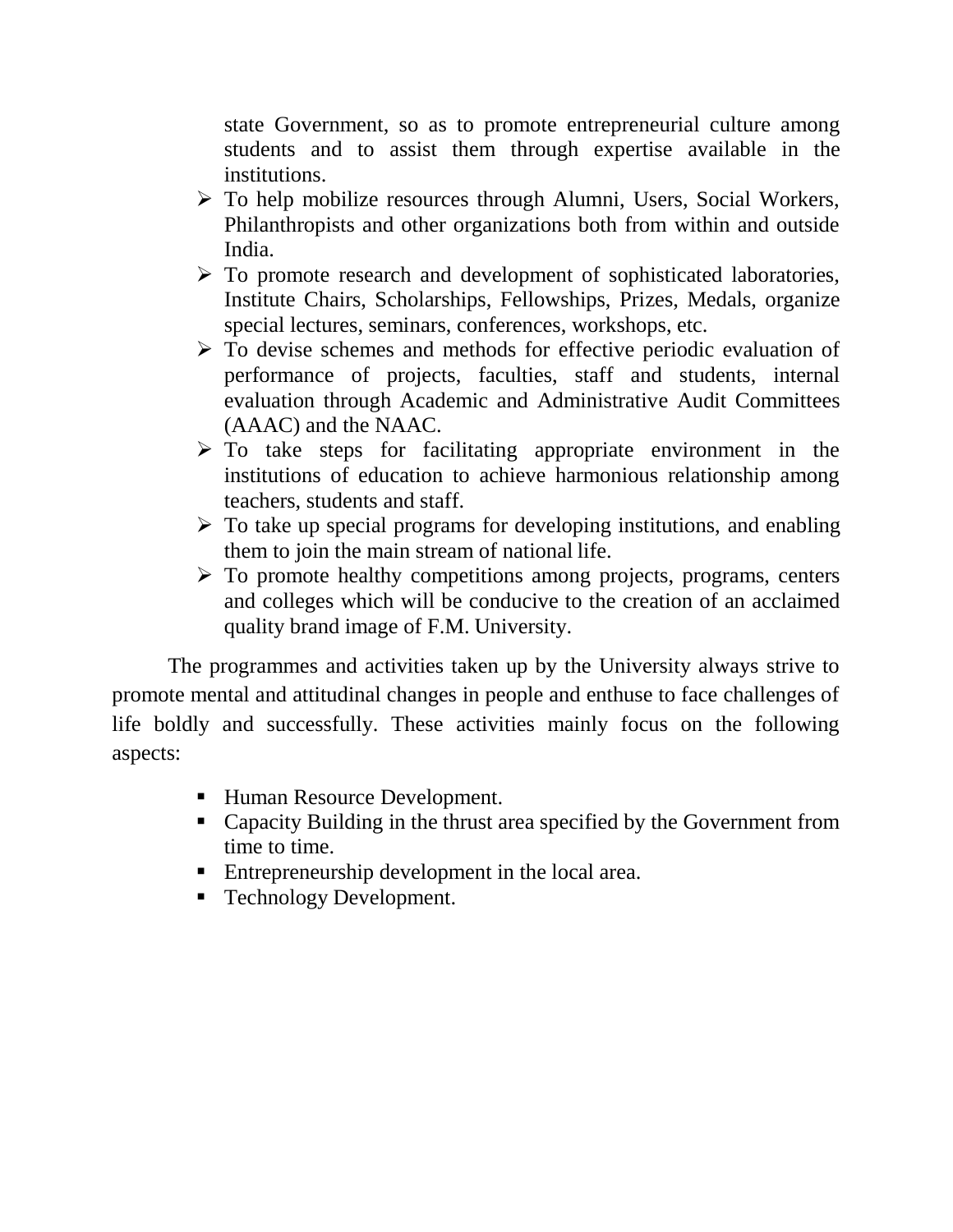### **Organogram:**



### **Succession list of the Vice-Chancellors**

| SI.                     | <b>Name</b>                  | <b>Tenure</b>          |
|-------------------------|------------------------------|------------------------|
|                         | Prof. Gorachand Patnaik      | 15.02.2000 -14.09.2000 |
| $\mathbf{2}$            | Prof. Karuna Sagar Behera    | 18.09.2000 -17.09.2003 |
| 3                       | Prof.Sukadev Nanda           | 17.09.2003-16.03.2008  |
| $\overline{\mathbf{4}}$ | Prof. Sukanti Priya Pattnaik | 16.03.2008-05.05.2011  |
| 5                       | Prof. Kumar Bar Das          | 06.05.2011-06.05.2014  |
| 6                       | Sri Arabinda Agarwal (I/C)   | 07-05-2014-23.05.2014  |
| 7                       | Prof. Siba Prasad Adhikary   | 24.05.2014-02.08.2017  |
| 8                       | Prof. Madhumita Das          | 02.08.2017-Continuing  |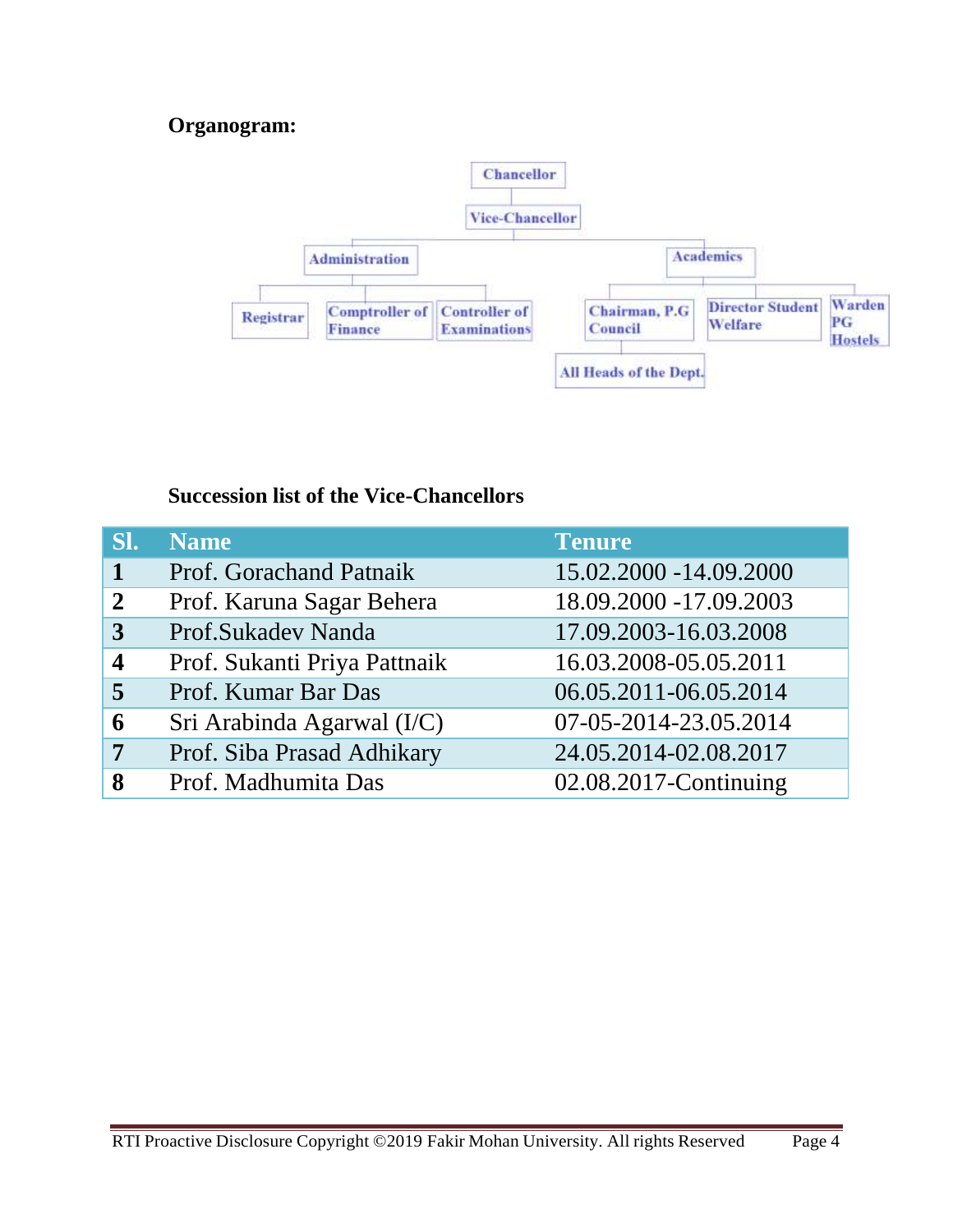### **[SECTION 4(1)(b)(ii)]**

#### **THE POWER & DUTIES OF ITS OFFICERS AND EMPLOYEES:**

| SI.                    | <b>Officer</b>                   | <b>Power &amp; Duties</b>                      |
|------------------------|----------------------------------|------------------------------------------------|
| $\mathbf{n}\mathbf{o}$ |                                  |                                                |
|                        | Vice-Chancellor                  | Section 6 of the Orissa Universities           |
|                        |                                  | Act, 1989& Chapter-III of Orissa               |
|                        |                                  | Universities First Statute, 1990.              |
| $\overline{2}$         | Registrar                        | Section 7 of the Orissa Universities           |
|                        |                                  | Act, 1989& Chapter-IV of Orissa                |
|                        |                                  | Universities First Statute, 1990.              |
| 3                      | Comptroller of Finance (COF)     | Section 8 of the Orissa Universities           |
|                        |                                  | Act, 1989& Chapter-V of Orissa                 |
|                        |                                  | Universities First Statute, 1990.              |
| $\overline{4}$         | Controller of Examinations (COE) | <b>Chapter-VI</b> of Orissa Universities First |
|                        |                                  | Statute, 1990.                                 |
| 5                      | Dy. Controller of Examinations   | Chapter-VI of Orissa Universities First        |
|                        |                                  | Statute, 1990.                                 |
| 6                      | Development Officer              | <b>Chapter-VI</b> of Orissa Universities First |
|                        |                                  | Statute, 1990.                                 |

### **[SECTION 4(1)(b)(iii)]**

### **THE PROCEDURE FOLLOWED IN THE DECISION MAKING PROCESS, INCLUDING CHANNELS OF SUPERVISION AND ACCOUNTABILITY:**

The decisions are taken in accordance with the provisions of "ORISSA UNIVERSITIES ACT, 1989", "THE ORISSA UNIVERSITIES FIRST STATUTE, 1990","ORISSA UNIVERSITIES ACCOUNTS MANUAL, 1987"&"ODISHA UNIVERSITIES RECRUITMENT & PROMOTION OF NON-TEACHING EMPLOYEES RULES, 1991"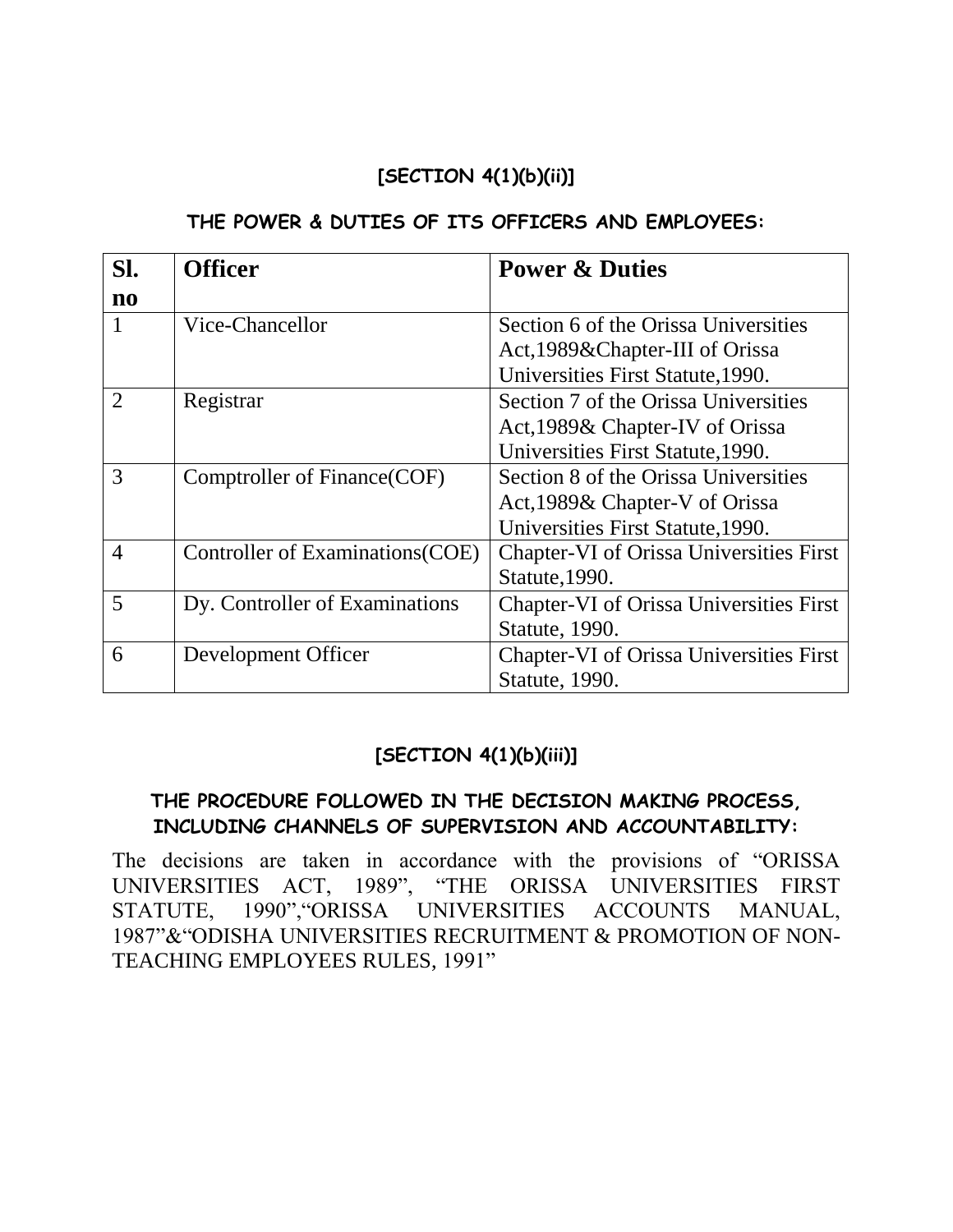# **[SECTION 4(1)(b)(iv)]**

### **THE NORMS SET BYIT FOR THE DISCHARGE OF ITS FUNCTIONS;**

Norms and standards for various activities of the University are those as laid down by the competent authorities, such as, the Syndicate, the Senate, the Finance Committee,the Academic Council,the P.G. Council,Exam.Committee& provisions of the "ORISSA UNIVERSITIES ACT, 1989", "THE ORISSA UNIVERSITIES FIRST STATUTE, 1990", "ORISSA UNIVERSITIES ACCOUNTS MANUAL,1987"&directives fromChancellor's Office, Department of Higher Education, Govt. of Odisha and University Grant Commission(UGC).

# **[SECTION 4(1)(b)(v)]**

### **THE RULES, REGULATIONS, INSTRUCTIONS, MANUALS & RECORDS, HELD BY IT OR UNDER ITS CONTROL OR USED BY ITS EMPLOYEES FOR DISCHARGING ITS FUNCTIONS:**

- THE ORISSA UNIVERSITIES ACT, 1989
- THE ORISSA UNIVERSITIES FIRST STATUTE, 1990
- ORISSA UNIVERSITIES ACCOUNTS MANUAL,1987
- ORISSA SERVICE CODE
- $\checkmark$  O.C.S.(CCA) RULES, 1962
- $\checkmark$  ORISSA T.A. RULES
- $\checkmark$  O.G.F.R. Vol-I & II

# **[SECTION 4(1)(b)(vi)]**

### **A STATEMENT OF THE CATEGORIES OF DOCUMENTS THAT ARE HELD BY IT OR UNDER ITS CONTROL;**

- THE ORISSA UNIVERSITIES ACT, 1989
- THE ORISSA UNIVERSITIES FIRST STATUTE, 1990
- ORISSA UNIVERSITIES ACCOUNTS MANUAL,1987
- ORISSA SERVICE CODE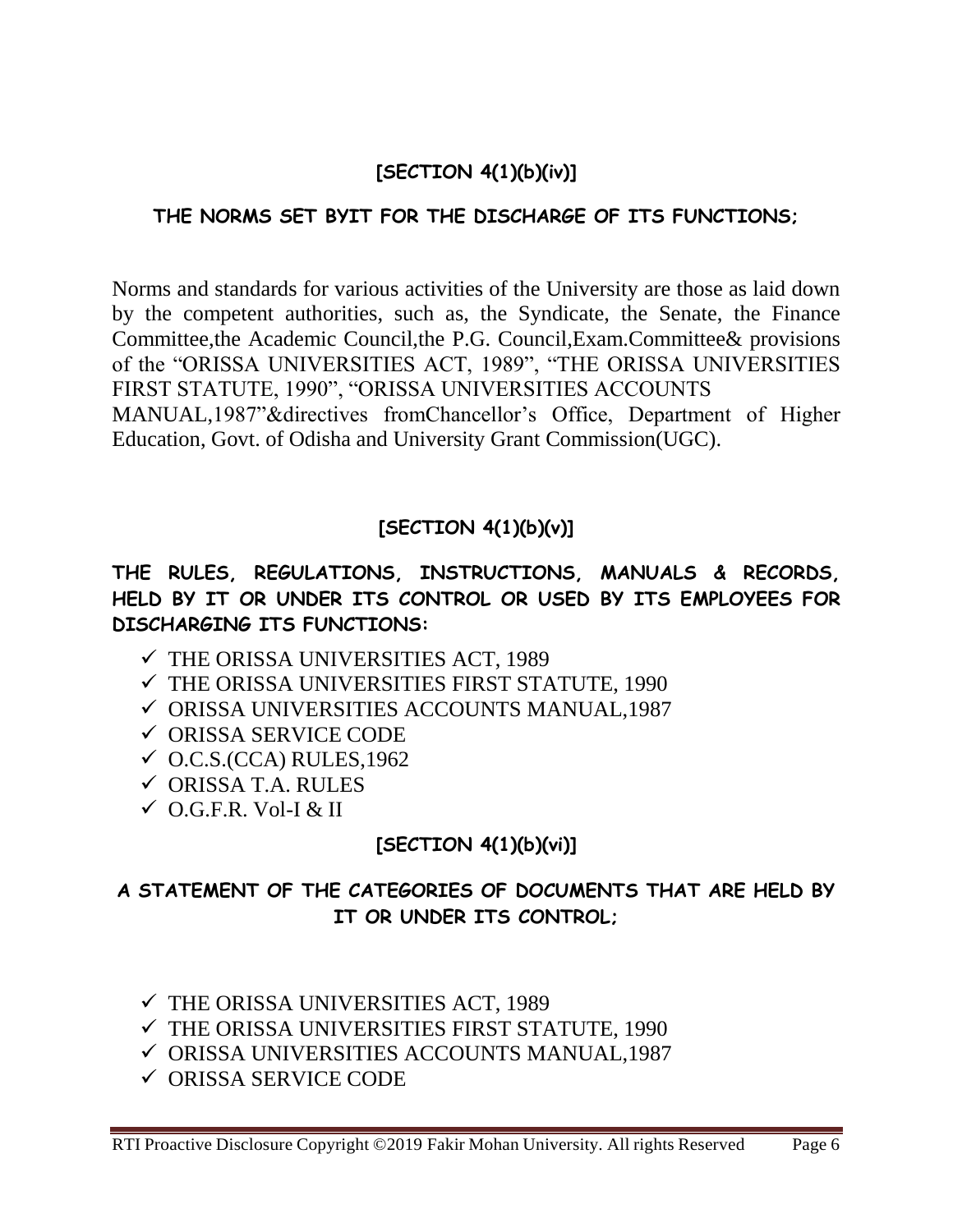- $\checkmark$  ODISHA UNIVERSITIES RECRUITMENT & PROMOTION OF NON-TEACHING EMPLOYEES RULES, 1991
- $\checkmark$  O.C.S.(CCA) Rules –1962
- $\checkmark$  ORISSA T.A. RULES
- $\checkmark$  O.G.F.R. Vol-I & II
- UNIVERSITY ANNUAL REPORT
- UNIVERSITY BUDGET & ANNUAL ACCOUNTS
- $\checkmark$  ADMISSION PROSPECTUS
- UNIVERSITY CALENDAR
- UNIVERSITY LAND RECORD DOCUMENTS

### **[SECTION 4(1)(b)(vii)]**

### **THE PARTICULARS OF ANY ARRANGMENT THAT EXISTS FOR CONSULTATION WITH, OR REPRESENTATION BY, THE MEMBERS OF THE PUBLIC IN RELATION TO THE FORMULATION OF ITS POLICY OR IMPLEMENTATION THEREOF:**

The elected representatives from different fields being members of Senate & Syndicate as per the Statute & Act, participate in various decision making process of the university.

# **[SECTION 4(1)(b)(viii)]**

**A STATEMENT OF THE BOARDS, COUNCILS, COMMITTEES AND OTHER BODIES CONSISTING OF TWO OR MORE PERSONS CONSTITUTED AS ITS PART OR FOR THE PURPOSE OF ITS ADVICE, AND AS TO WHETHER MEETINGS OF THOSE BOARDS, COUNCILS,COMMITTEES AND OTHER BODIES ARE OPEN TO THE PUBLIC, OR THE MINUTES OF SUCH MEETINGS ARE ACCESSIBLE FOR PUBLIC:**

Resolutions/proceedings are not open or accessible to public. However, specific documents other than personal/confidential in nature can be shared with the public in shape of information.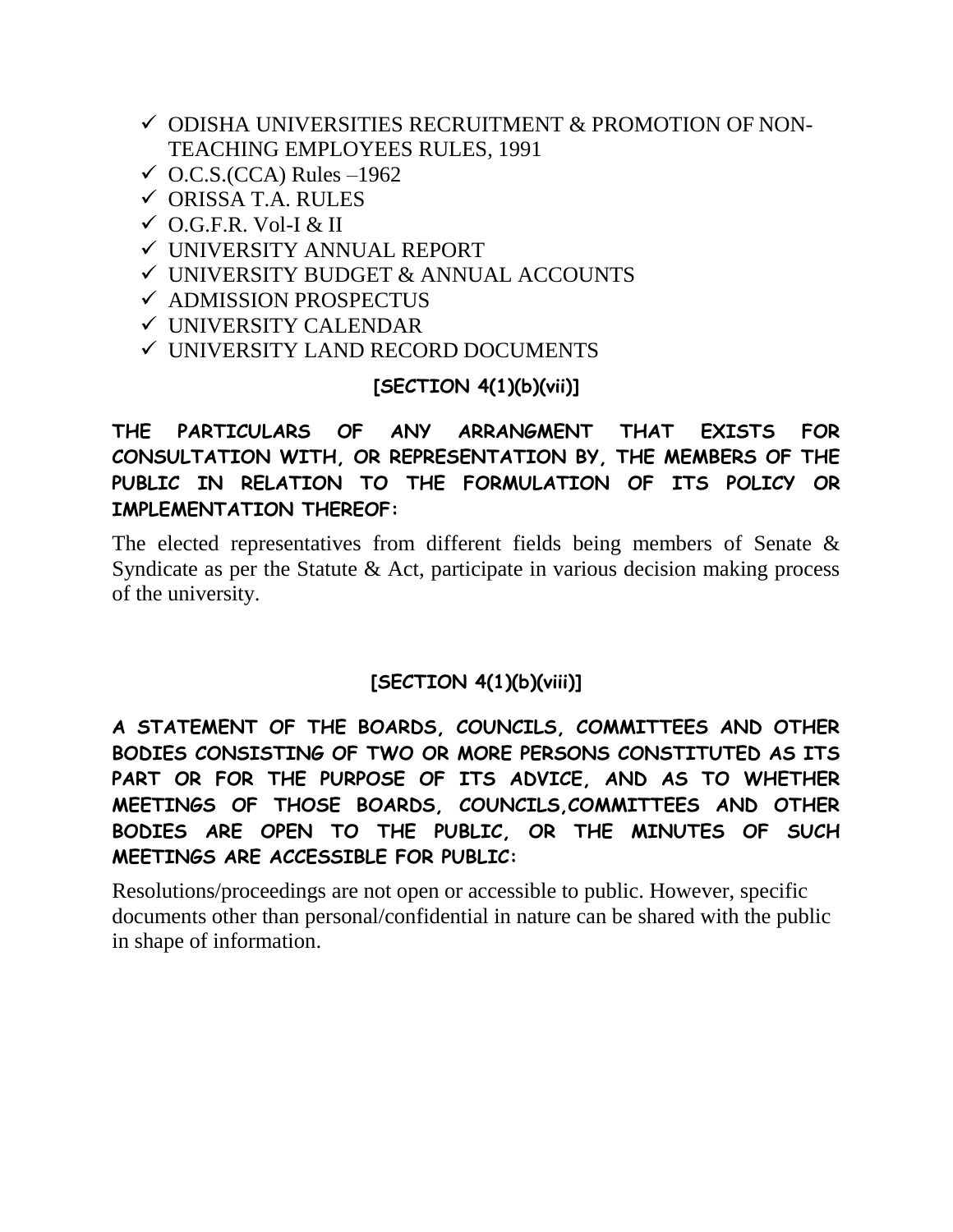# **[SECTION 4(1)(b)(ix)]**

# **A DIRECTORY OF ITS OFFICERS AND EMPLOYEES;**

# **Teaching Staff**

| <b>Sl. No.</b> | <b>Designation/Department</b>                                           | <b>Name</b>                |
|----------------|-------------------------------------------------------------------------|----------------------------|
|                | Prof., Bio-science & Bio technology                                     | Dr. Bisnu Prasad Dash      |
| 2              | Asso. Prof., Bio-science & Bio technology                               | Vacant                     |
| 3              | Asso. Prof., Bio-science & Bio technology                               | Vacant                     |
| 4              | Asso. Prof., Bio-science & Bio technology                               | Dr. Bhaskar Behera         |
| 5              | Asst. Prof. Stage-I, Bio-science & Bio technology                       | Dr. Subhashree Mahalick    |
| 6              | Asst. Prof. Stage-I, Bio-science & Bio technology                       | Dr. Punam Kumari           |
| 7              | Prof., Business Management                                              | Dr. Debi Prasad Misra      |
| 8              | Asso. Prof., Business Management                                        | Vacant                     |
| 9              | Reader, Business Management                                             | Dr. Padmalita Routray      |
| 10             | Asst. Prof. Stage-II, Business Management                               | Dr. Arttabandhu Jena       |
| 11             | Asst. Prof. Stage-I, Business Management                                | Dr. Debadutta Das          |
| 12             | Prof., Information & Communication Technology                           | Dr. Sabyasachi Pattnaik    |
| 13             | Prof., , Information & Communication Technology                         | Dr. Satchidananda Dehuri   |
| 14             | Reader, Information & Communication<br>Technology                       | Dr. Ashanta Ranjan Routray |
| 15             | Asst. Prof. Stage-III, Information &<br><b>Communication Technology</b> | Dr. Minati Mishra          |
| 16             | Asst. Prof. Stage-III, Information &<br><b>Communication Technology</b> | Dr. Manaswini Pradhan      |
| 17             | Asst. Prof. Stage-I, Information &<br><b>Communication Technology</b>   | Mrs. Monalisha Jena        |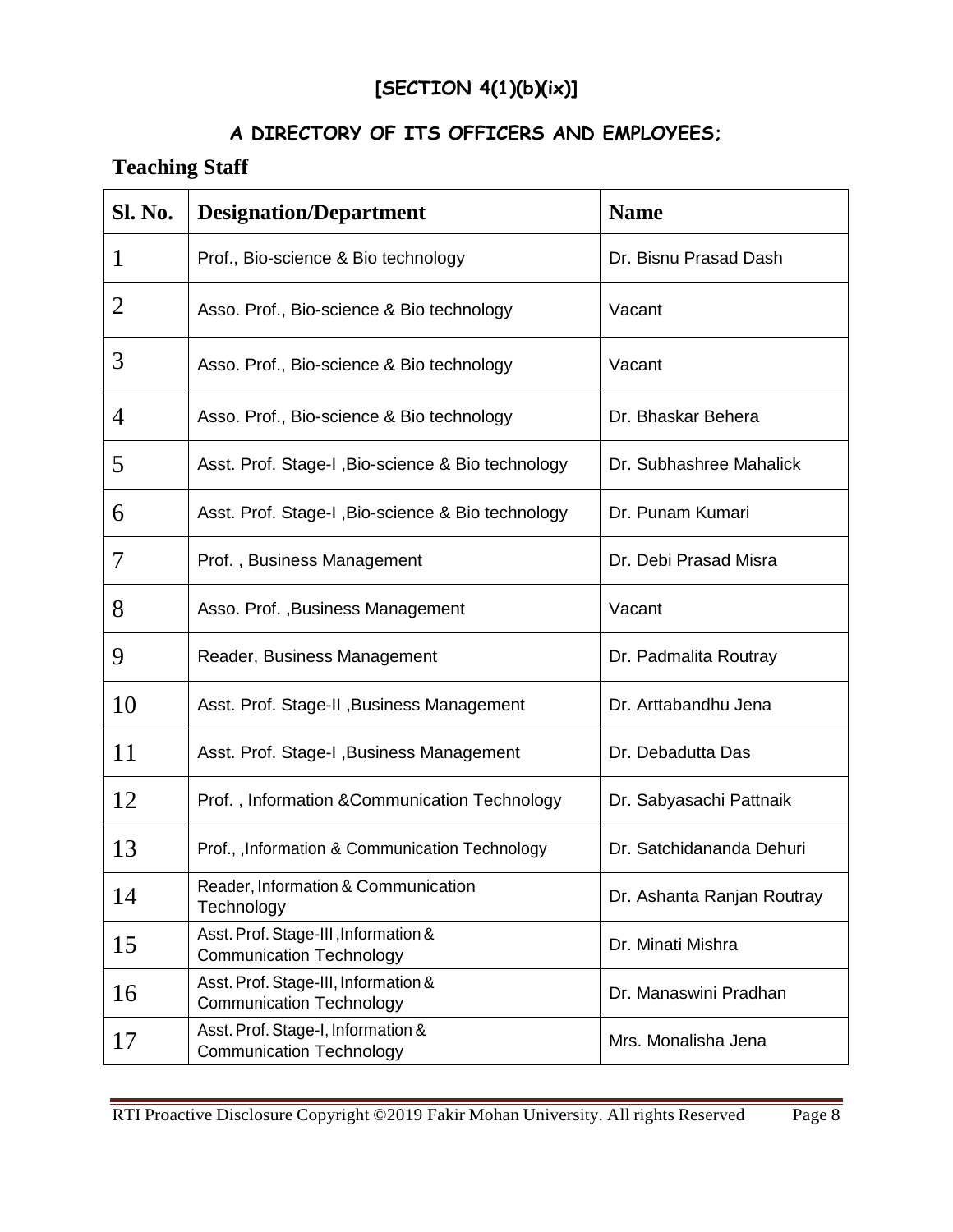| 18 | Prof., Environmental Science                                | Dr. Surjendu Kumar Dey      |
|----|-------------------------------------------------------------|-----------------------------|
| 19 | Reader, Environmental Science                               | Dr. Sunanda Chandra Pradhan |
| 20 | Reader, Environmental Science                               | Dr. Ranindra Kumar Nayak    |
| 21 | Reader, Environmental Science                               | Dr. Prakash Chandra Mishra  |
| 22 | Asst. Prof. Stage-II, Environmental Science                 | Dr. MihirTanay Das          |
| 23 | Prof., Population Studies                                   | Dr. Lakhmi Narayan Dash     |
| 24 | Asso. Prof., Population Studies                             | Dr. KamalakantaTripathy     |
| 25 | Reader, Population Studies                                  | Dr. Nihar Ranjan Rout       |
| 26 | Asst. Prof. Stage-I, Population Studies                     | Dr. Grace Bahalen Mundu     |
| 27 | Asst. Prof. Stage-I, Population Studies                     | Ms. Moatula Ao              |
| 28 | Prof., Applied Physics & Ballistics                         | Dr. Munesh Chandra Adhikary |
| 29 | Reader, Applied Physics & Ballistics                        | Dr. Sidhartha Pattnaik      |
| 30 | Reader, Applied Physics & Ballistics                        | Dr. Santosh Kumar Agarwalla |
| 31 | Asst. Prof. Stage-I, Applied Physics & Ballistics           | Dr. Rajib Biswal            |
| 32 | Asst. Prof. Stage-I , Applied Physics & Ballistics          | Dr. Bibekananda Nayak       |
| 33 | Prof., Social Science (Political Science)                   | Dr. Anil Kumar Mohapatra    |
| 34 | Prof., Social Science (Political Science)                   | Dr. Geetanjali Dash         |
| 35 | Reader, Social Science (Economics)                          | Dr. Sunil Kumar Padhi       |
| 36 | Asst. Prof. Stage-II, Social Science (Political<br>Science) | Dr. Ramakrushna Pradhan     |
| 37 | Asst. Prof. Stage-I, social science(Political Science)      | Dr. Rajashree Dutta         |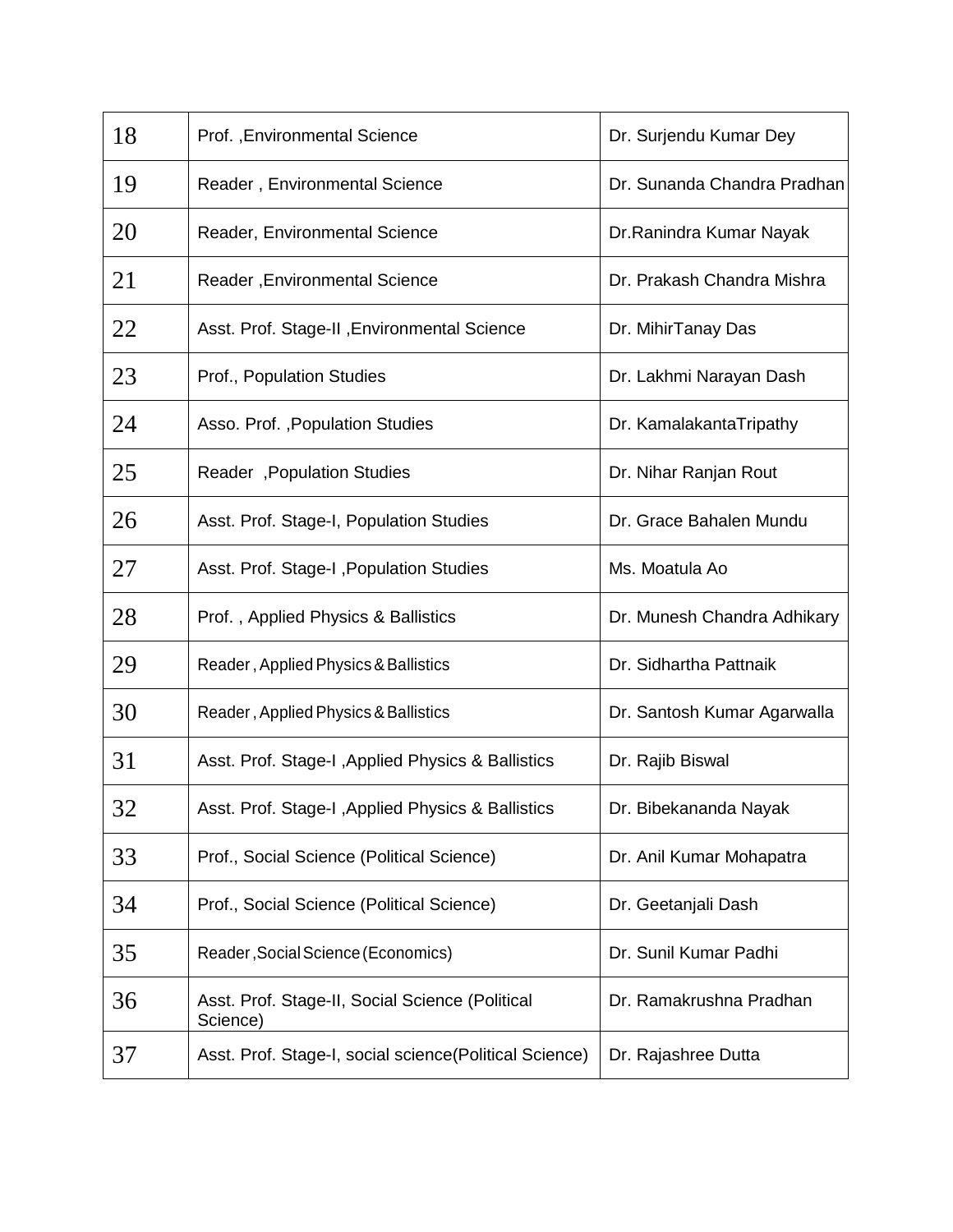| 38 | Asst. Prof. Stage-II, social science (Economics)     | Dr. Gitanjali Panda      |
|----|------------------------------------------------------|--------------------------|
| 39 | Asst. Prof. Stage-II, social science (Economics)     | Dr. Sanjib Kumar Majhi   |
| 40 | Asst. Prof. Stage-II, social science (Economics)     | Sri Sachitananda Sa      |
| 41 | Asst. Prof. Stage-II , social science (Sociology)    | Dr. Pabitra Mohan Nayak  |
| 42 | Asst. Prof. Stage-I, social science (Sociology)      | Ms. SmrutiSikha Thapa    |
| 43 | Asst. Prof. Stage-I, social science (Sociology)      | Dr. Sipra Sagarika       |
| 44 | Prof., Language & Literature(Odia)                   | Vacant                   |
| 45 | Asst. Prof. Stage-I, Language & Literature (Odia)    | Dr. Hemalata Behera      |
| 46 | Asst. Prof. Stage-I, Language & Literature (Odia)    | Dr. Prahallad Khilla     |
| 47 | Asst. Prof. Stage-I, Language & Literature (Odia)    | Dr. Jayanta Kumar Das    |
| 48 | Asst. Prof. Stage-I, Language & Literature (English) | Ms. Soumya Sangita Sahoo |
| 49 | Asst. Prof. Stage-I, Language & Literature (Urdu)    | Dr. Shadab Alam          |

# **Non-Teaching Staff (regular)**

| Sl. No         | <b>Designation</b>      | <b>Name</b>                    |
|----------------|-------------------------|--------------------------------|
|                | Vice-Chancellor         | Prof. Madhumita Das            |
| $\overline{2}$ | Registrar               | Sri Amar Singh Soren           |
| 3              | Asst. Registrar (Admin) | Sri Gangadhar Dash             |
| 4              | <b>COF</b>              | Sri Manash Kumar Patra         |
| 5              | <b>COE</b>              | Dr. Santosh Ku. Agarwalla, I/C |
| 6              | <b>Medical Officer</b>  | Dr. Sebanti Roul               |
| 7              | <b>Section Officer</b>  | Sri Pratap Kumar Seth          |
| 8              | <b>Section Officer</b>  | Sri Ratnakar Dutta             |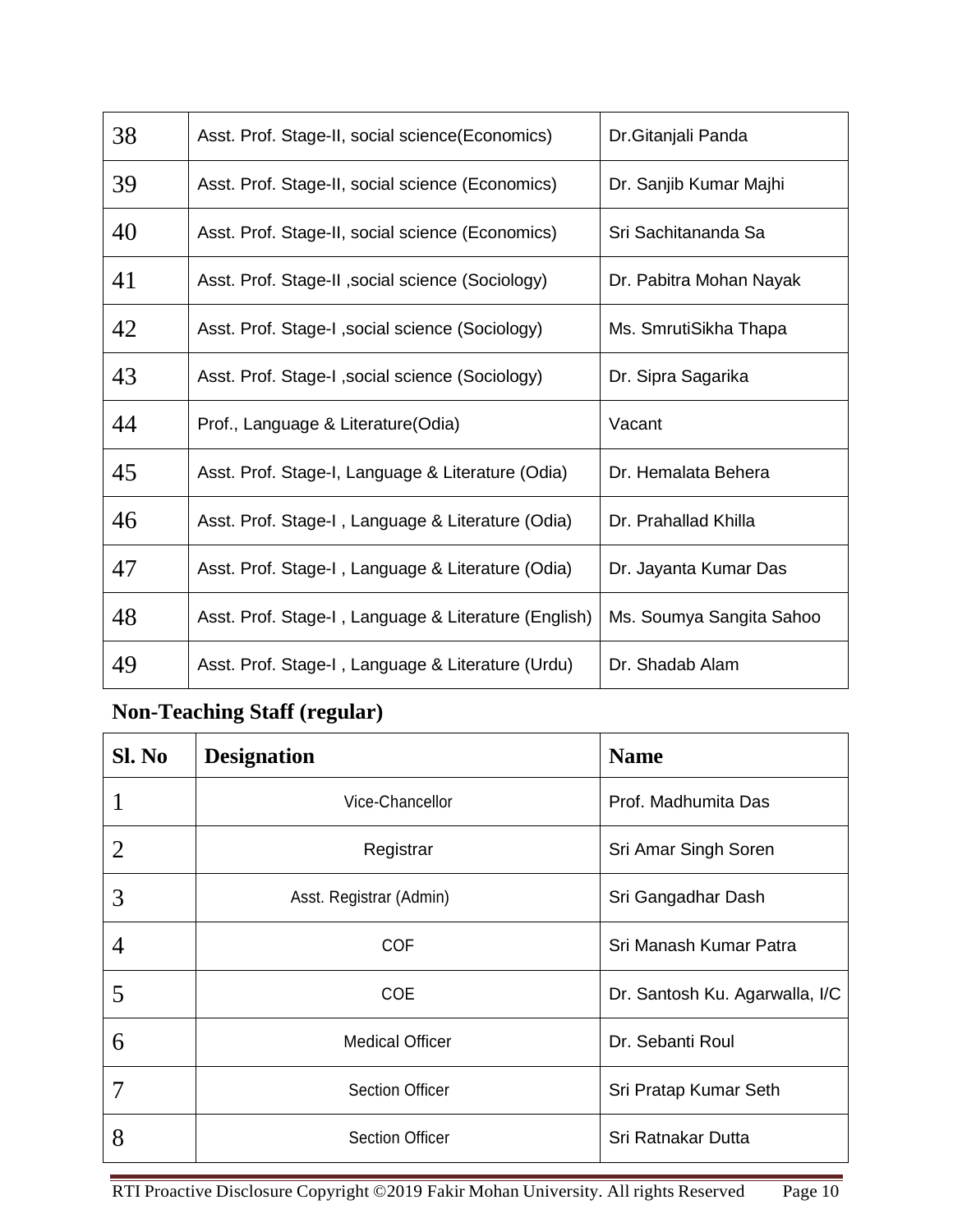| 9  | <b>Section Officer</b>    | Sri Madan Mohan Behera    |
|----|---------------------------|---------------------------|
| 10 | <b>Personal Assistant</b> | Mrs. Kalyani Sahoo        |
| 11 | Sr. Asst.                 | Sri Ajay Kumar Nayak      |
| 12 | Sr. Asst.                 | Mrs Aryadhara Das         |
| 13 | Sr. Asst.                 | Dr. Arjun Ch. Kar         |
| 14 | Sr. Asst.                 | Sri Upendra Prasad Jena   |
| 15 | Sr. Asst.                 | Sri Sushanta Ku. Das      |
| 16 | Lab Tech in ICT           | Sri Nikhilananda Dhal     |
| 17 | Lab Tech in A P & B       | Miss Sunita Behera        |
| 18 | Lab Tech in Biotech       | Sri Raj Kumar Jena        |
| 19 | Asst Librarian            | Sri Ratikanta Behera      |
| 20 | <b>Typist</b>             | Sri Deepak Kumar Mishra   |
| 21 | <b>Diarist</b>            | Sri Niskranta Ku. Lenka   |
| 22 | Jr. Asst                  | Sri Bikash Ku. Barik      |
| 23 | <b>Driver</b>             | Sri Santosh Ku Sahu       |
| 25 | Peon                      | Sri Karunakar Behera      |
| 26 | Peon                      | Sri Surendra Behera       |
| 27 | Peon                      | Sri Shyma Sundar Singh    |
| 28 | Peon                      | Sri Ranjeet Kumar Pradhan |

# **Non-Teaching(contractual)**

| <b>Sl. No.</b> | <b>Designation</b>         | <b>Name</b>             |
|----------------|----------------------------|-------------------------|
|                | <b>System Manager</b>      | Sri Lalitendu Rout      |
|                | <b>Computer Programmer</b> | Sri Ashis Kumar Pradhan |
|                | <b>Computer Programmer</b> | Sri Pankaj Kumar Dhal   |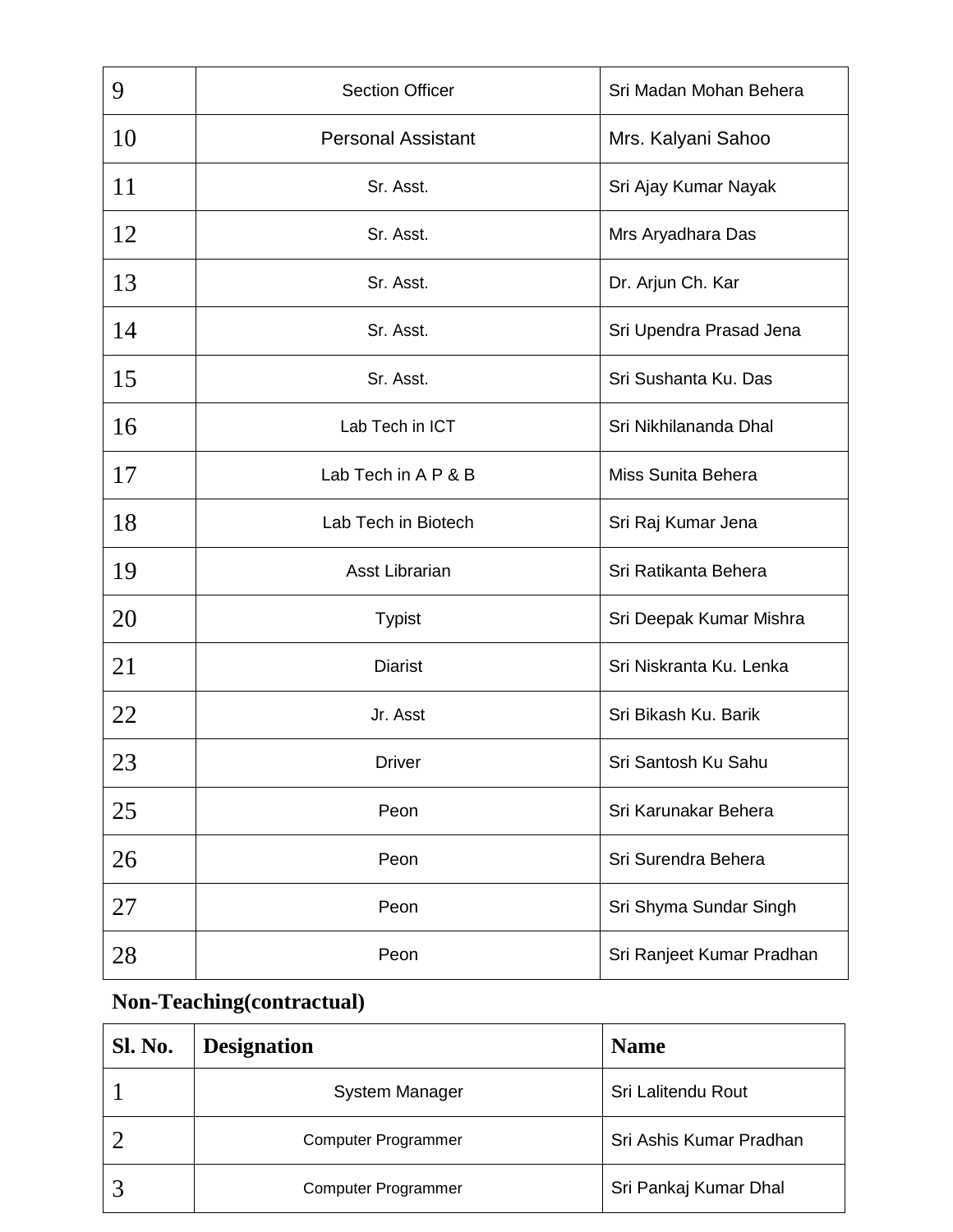| 4  | <b>Physical Education Officer</b>         | Sri Sangram Keshari Bisoi  |
|----|-------------------------------------------|----------------------------|
| 5  | <b>Guest House Manager</b>                | Sri Sasanka Sekhar Swain   |
| 6  | <b>Guest House Manager</b>                | Sri Bishnu Prasad Sahu     |
| 7  | <b>Assistant Librarian</b>                | Sri Mukteswar Mohapatra    |
| 8  | Laboratory Technician-<br>Cum-Storekeeper | Sri Lingaraj Murmu         |
| 9  | Laboratory Assistant-Cum-<br>Storekeeper  | Ms. Mrunalini Priyadarsini |
| 10 | Laboratory Assistant-Cum-<br>Storekeeper  | Sri Suryakanta Murmu       |
| 11 | Laboratory Assistant-Cum-<br>Storekeeper  | Sri Jiban Ku. Behera       |
| 12 | Laboratory Assistant-Cum-<br>Storekeeper  | Sri Raumyaranjan Swain     |
| 13 | Pharmacist                                | Sri Ashrumochan Barik      |
| 14 | <b>Nurse</b>                              | Ms. Minatee Patra          |
| 15 | Jr. Asst.                                 | Sri Pradeep Kumar Gan      |
| 16 | Jr. Asst.                                 | Mrs. S. Chaudhury          |
| 17 | Jr. Asst.                                 | Vacant                     |
| 18 | Jr. Asst.                                 | Sri J.C.Masanta            |
| 19 | Jr. Asst.                                 | Sri S.R.Panda              |
| 20 | Jr. Asst.                                 | Sri Dillip Ku Muduli       |
| 21 | Jr. Asst.                                 | Miss Sukanti Khatua        |
| 22 | Jr. Asst.                                 | Sri M.K.Majhi              |
| 23 | Jr. Asst.                                 | Sri M Hansda               |
| 24 | Jr. Asst.                                 | Sri Krishna Ku. Das        |
| 25 | Jr. Asst.                                 | Smt. Damayanti Majhi       |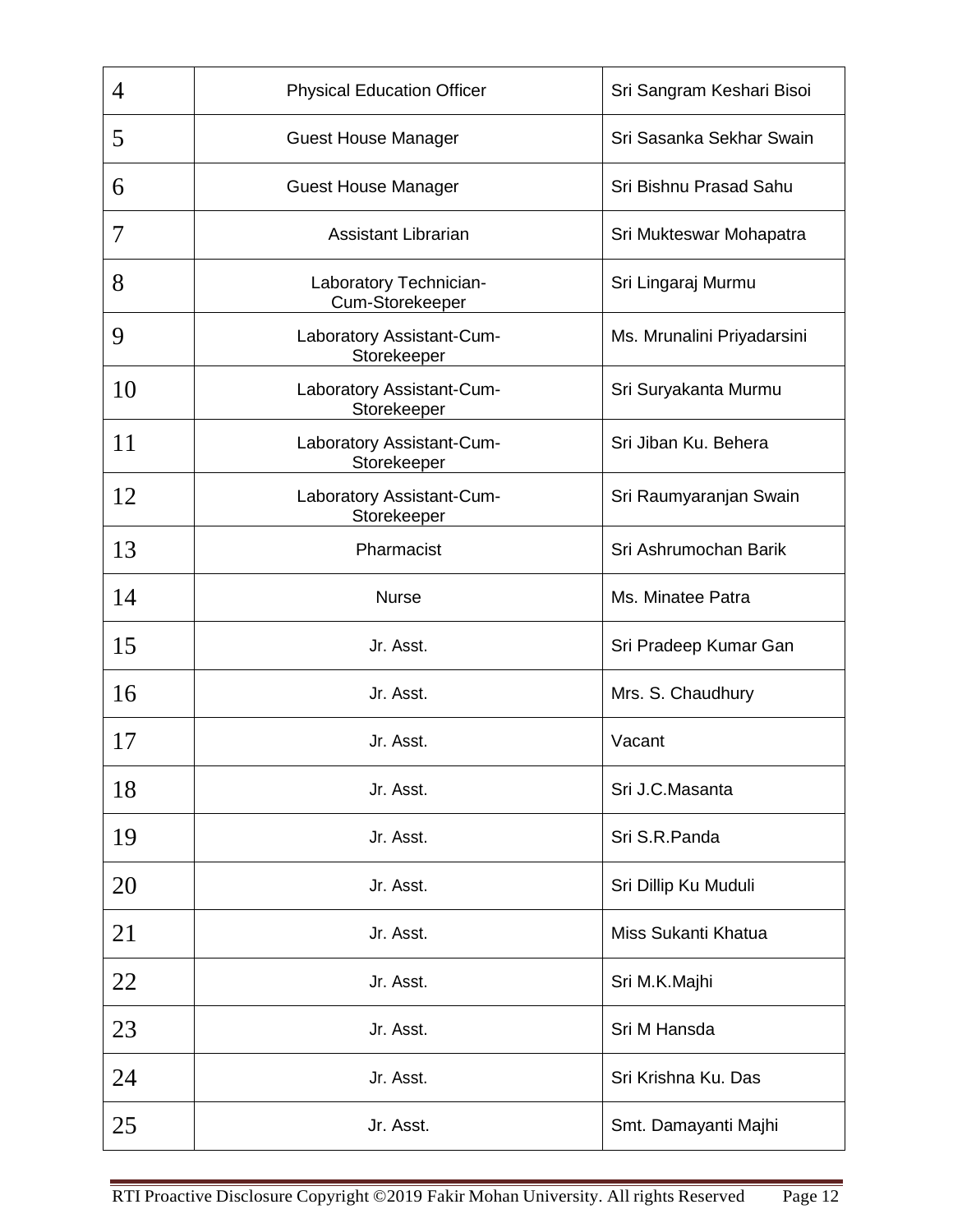| 26 | Jr. Asst.                   | Ms. Dhanidipti Murmu            |
|----|-----------------------------|---------------------------------|
| 27 | Jr. Asst.                   | Sri Safic Chand Kisku           |
| 28 | Jr. Asst.                   | Sri Tarini Ku. Jena             |
| 29 | Jr.Asst-cum-DEO             | Sri P.K.Muduli                  |
| 30 | Jr.Asst-cum-DEO             | Dr. Uttama Sahoo                |
| 31 | <b>Dresser</b>              | Mrs. Anjali Pradhan             |
| 32 | Matron                      | Mrs. Puspalata Mohanty          |
| 33 | Matron                      | Ms. Bhagyashree Pradhan         |
| 34 | Matron                      | Mrs. Sabita Jena                |
| 35 | Matron                      | Mrs. BasantiKisku               |
| 36 | Caretaker                   | Sri Satyashree Satyasundar Jena |
| 37 | Caretaker                   | Sri Pravakar Sahoo              |
| 38 | Cook                        | Sri Brahmananda Behera          |
| 39 | Cook                        | Sri NiharRanjan Behera          |
| 40 | <b>Library Attendant</b>    | Sri Rabindra Ku Mohanty         |
| 41 | <b>Library Attendant</b>    | Sri Rajes Kumar Parhi           |
| 42 | <b>Laboratory Attendant</b> | Mrs. Baisakhi Dey               |
| 43 | <b>Laboratory Attendant</b> | Sri Ramin Kumar Pradhan         |
| 44 | <b>Laboratory Attendant</b> | Sri Santosh Kumar Sing          |
| 45 | <b>Laboratory Attendant</b> | Ms. Supriya Majhi               |
| 46 | <b>Laboratory Attendant</b> | Sri Santosh Ku. Nayak           |
| 47 | Laboratory Attendant        | Sri Pradeep Ku. Nayak           |
| 48 | <b>Laboratory Attendant</b> | Ms. Gayatri Mandal              |
| 49 | Peon                        | Sri Chandaneswar Sahu           |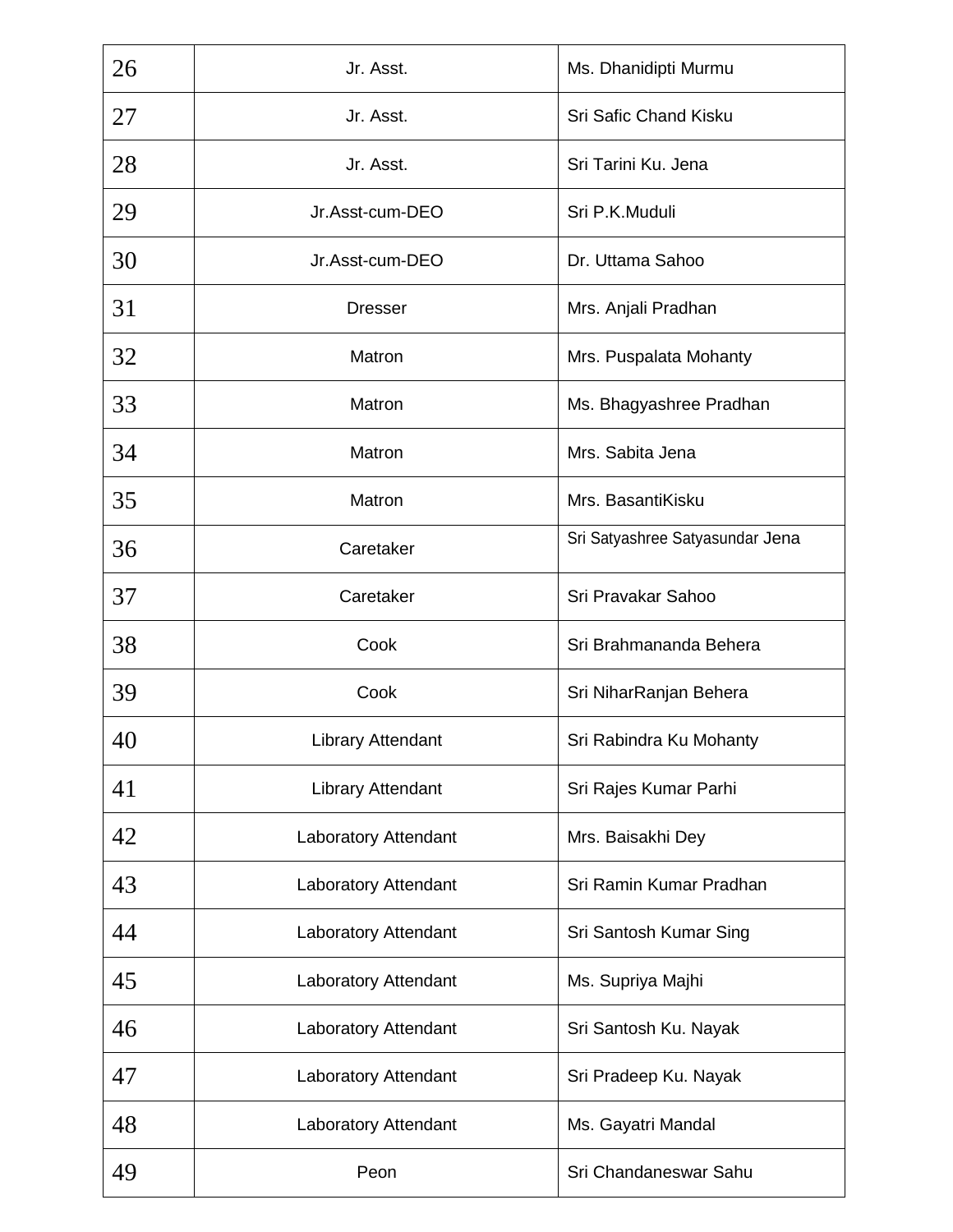| 50 | Peon     | Sri Sukanta Kumar Dwibedy |
|----|----------|---------------------------|
| 51 | Peon     | Sri Hemanta Kumar Das     |
| 52 | Peon     | Sri Pradipta Kumar Nanda  |
| 53 | Peon     | Sri Balabhadra Dehury     |
| 54 | Peon     | Sri Maheswar Pradhan      |
| 55 | Watchman | Sri Kanhu Charan Nanda    |
| 56 | Peon     | Sri Mahaprasad Behera     |
| 57 | Peon     | Sri RamaniKanta Majhi     |
| 58 | Peon     | Sri Gatikrushna Patra     |
| 59 | Peon     | Sri Purna Chandra Parida  |

# **[SECTION 4(1)(b)(x)]**

### **MONTHLY REMUNERATION RECEIVED BY EACH OF ITS OFFICERS ANDEMPLOYEES, INCLUDING THE SYSTEM OF COMPENSATION AS PROVIDED IN ITS REGULATIONS (AS PER 6th PAY COMMISSION);**

| <b>Designation</b>                | <b>Scale of Pay(In Rs)</b>   |
|-----------------------------------|------------------------------|
| Vice Chancellor                   | 75000(fixed)+ Admissible DA  |
| Registrar                         | $15600 - 39100 + 7600(GP)$   |
| <b>COF</b>                        | $15600 - 39100 + 6600(GP)$   |
| <b>COE</b>                        | 37400-67000+9000(AGP)        |
| Professor                         | $37400 - 67000 + 10000(AGP)$ |
| <b>Associate Professor</b>        | 37400-67000+9000(AGP)        |
| Asst. Professor Stage-III(Reader) | 15600-39100+8000(AGP)        |
| <b>Asst. Professor Stage-II</b>   | $15600-39100+7000(AGP)$      |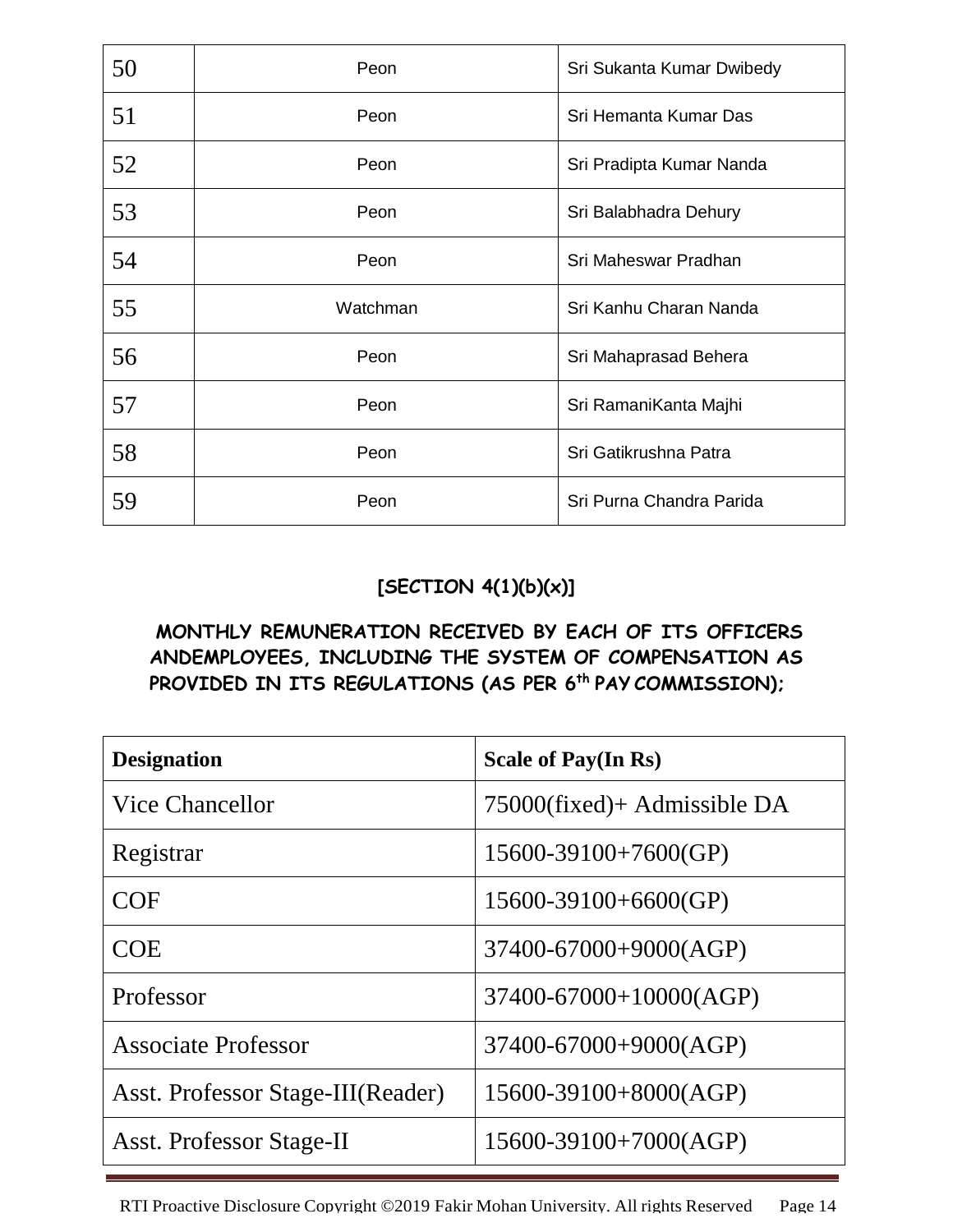| <b>Asst. Professor Stage-I</b> | $15600-39100+6000(AGP)$ |
|--------------------------------|-------------------------|
| <b>Medical Officer</b>         | $15600-39100+5400(GP)$  |

| <b>Section Officer</b>       | $9,300-34,800+4600(GP)$   |  |  |
|------------------------------|---------------------------|--|--|
| PA                           | $9,300-34,800+4600(GP)$   |  |  |
| <b>Laboratory Technician</b> | $9,300-34,800+4200(GP)$   |  |  |
| Sr. Assistant                | 9,300-34,800+4200(GP)     |  |  |
| Asst. Librarian              | $9,300-34,800+4200(GP)$   |  |  |
| <b>System Manager</b>        | $9,300-34,800+4200(GP)$   |  |  |
| <b>Computer Programmer</b>   | $9,300-34,800+4200(GP)$   |  |  |
| <b>PEO</b>                   | $9,300-34,800+4200(GP)$   |  |  |
| <b>Nurse</b>                 | $5,200-20,200+2800$ (GP)  |  |  |
| Junior Stenographer          | $5,200-20,200+2400(GP)$   |  |  |
| Pharmacist                   | $5,200-20,200+2400(GP)$   |  |  |
| <b>Junior Assistant</b>      | $5,200-20,200+1900(GP)$   |  |  |
| Jr.Asst.-cum-DEO             | $5,200-20,200+1900(GP)$   |  |  |
| Dresser                      | $4,750-14,680+1,775$ (GP) |  |  |
| Cook                         | $4,930-14,680+1,775$ (GP) |  |  |
| Peon                         | $4,750-14,680+1,700(GP)$  |  |  |
| <b>Laboratory Attendant</b>  | $4,930-14,680+1,700(GP)$  |  |  |
| <b>Library Attendant</b>     | $4,750-14,680+1,770(GP)$  |  |  |
| Matron                       | $4,750-14,680+1,700(GP)$  |  |  |
| Caretaker                    | $4,750-14,680+1,700(GP)$  |  |  |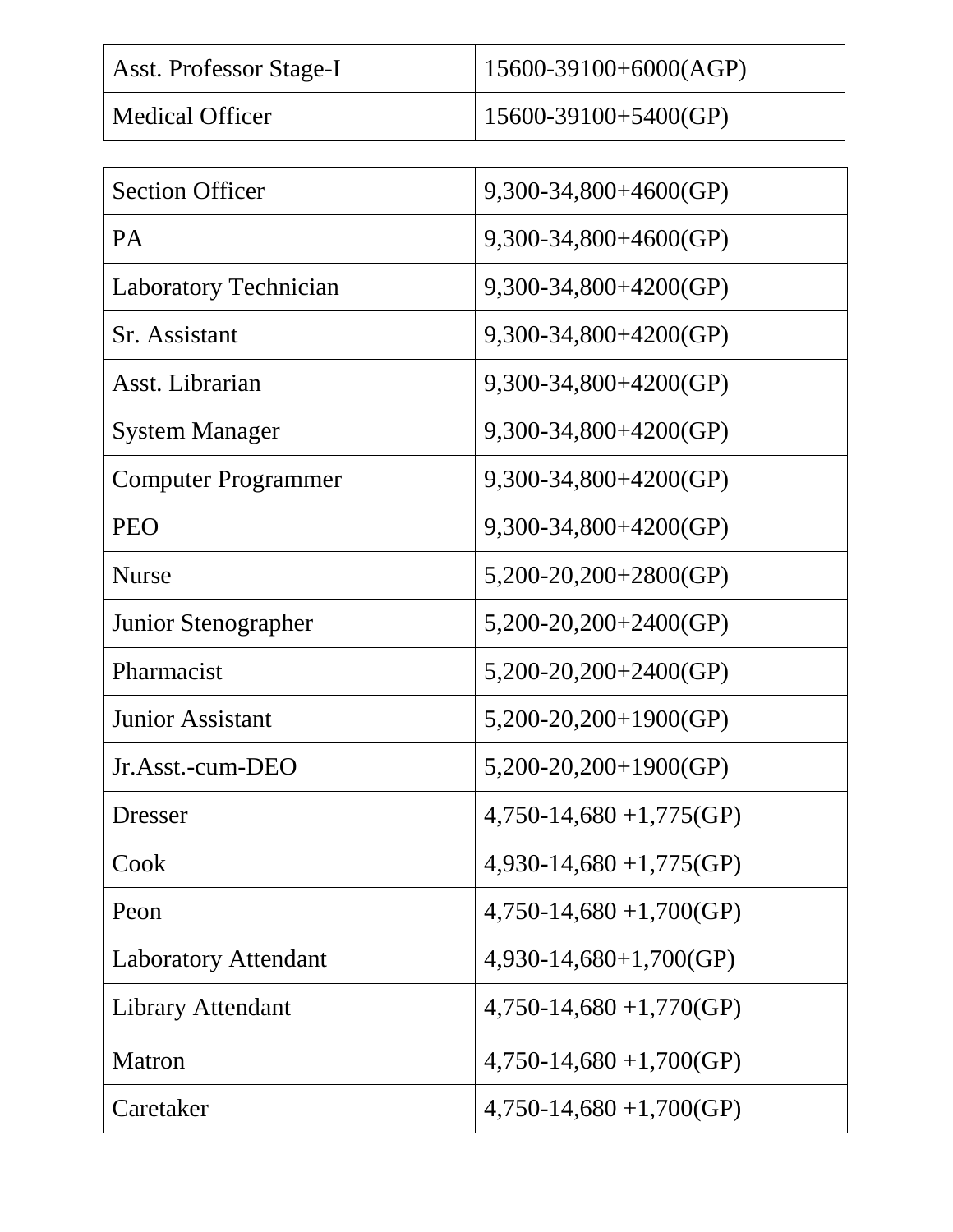### **[SECTION 4(1)(b)(xi)]**

### **THE BUDGET ALLOCATED TO EACH OF ITS AGENCY, INDICATING THE PARTICULARS OF ALL PLANS, PROPOSED EXPENDITURES AND REPORTS ON DISBURSEMENTS MADE;**

|                |                             |            | (BUDGET AT A GLANCE) |                |                             |                    |              |
|----------------|-----------------------------|------------|----------------------|----------------|-----------------------------|--------------------|--------------|
|                |                             | RECEIPT    |                      |                |                             | <b>EXPENDITURE</b> |              |
|                |                             | RE 2016-17 | <b>BE 2017-18</b>    |                |                             | RE 2016-17         | BE 2017-18   |
| $\mathbf{1}$   | General Fund- I             | 114872004  | 118781844            | 1              | General Fund- I             | 114522004          | 118431844    |
| $\overline{2}$ | General Fund-II             | 482978790  | 444557000            | $\overline{2}$ | General Fund-II             | 486618297          | 445057000    |
| 3              | Development Fund - I        | 225000     | 225000               | 3              | Development Fund - I        | $\Omega$           | $\Omega$     |
| $\overline{4}$ | Development Fund - II       | 2649672    | 2735140              | 4              | Development Fund - II       | 35743100           | 39839300     |
| 5              | Examination Fund            | 62311500   | 63561000             | 5              | <b>Examination Fund</b>     | 29560000           | 37390000     |
| 6              | P.G. Regular Fund           | 11321071   | 13375428             |                | 6 P.G. Regular Fund         | 4760000            | 5060000      |
| $\overline{7}$ | Self Financing Fund         | 15717415   | 19961741             | $\overline{7}$ | Self Financing Fund         | 2401000            | 3151000      |
| 8              | <b>DDCE</b> Fund            | 21821650   | 12770000             | 8              | <b>DDCE</b> Fund            | 7885000            | 2415000      |
| 9              | Sports Fund                 | 1062800    | 1215000              | 9              | Sports Fund                 | 1030000            | 1192000      |
|                | 10 Foundation Fund (CORPUS) | 124000000  | 87500000             |                | 10 Foundation Fund (CORPUS) | 0                  | $\mathbf{0}$ |
|                | <b>TOTAL</b>                | 712959902  | 677182153            |                | <b>TOTAL</b>                | 682519401          | 652536144    |

### **[SECTION 4(1)(b)(xii)]**

### **THE MANNER OF EXECUTION OF SUBSIDY PROGRAMMES, INCLUDING THE AMMOUNTS ALLOCATED AND THE DETAILS OF BENEFICIARIES OF SUCH PROGRAMMES;**

Not Applicable for this university

### **[SECTION 4(1)(b)(xiii)]**

### **PARTICULRS OF RECIPIENTS OF CONCESSIONS, PERMITS OR AUTHORISATIONS GRANTED BY IT;**

Concession to students in respect of fees etc. is given as per the instructions by the Government from time to time.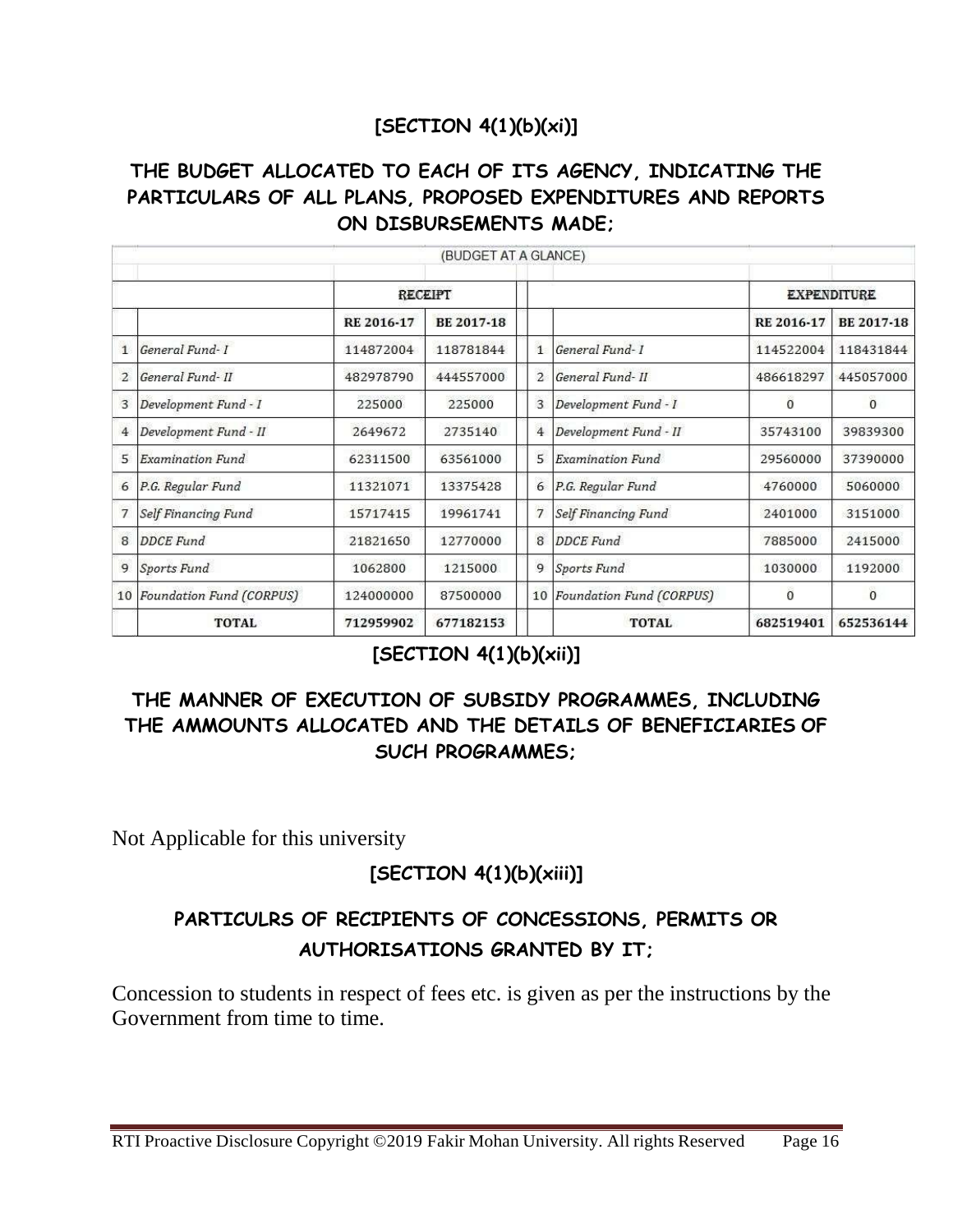### **[SECTION 4(1)(b)(xiv)]**

### **DETAILS IN RESPECT OF THE INFORMATION, AVAILABLE TO OR HELD BY IT, REDUCED IN AN ELECTRONIC FORM;**

The entrance test results for various courses, procedure of admissions, course syllabus, complete information brochures (admission prospectus), Faculty Profile and their bio data, News & notices of university, Orissa Universities Act,1989, Orissa Universities First Statute, 1990 and other necessary information about the university are available in the university website [www.fmuniversity.nic.in.](http://www.fmuniversity.nic.in/) Maximum efforts are being given to update university website regularly.

### **[SECTION 4(1)(b)(xv)]**

# **THE PARTICULARS OF FACILITIES AVAILABLE TO CITIZENS FOR OBTAINING INFORMATION, INCLUDING THE WORKING HOURS OF A LIBRARY OR READING ROOM, IF MAINTAINED FOR PUBLIC USE;**

All Important notices and circulars issued by the University are placed on the Notice Boards of the University, other notices and circulars issued by any HOD, officers are placed at department notice boards or concerned officer's notice board. All notice boards of the university are open to public in all working days from 10A.M. to 5P.M. All the notices, circulars and news etc. are also available in university website. The Orissa Universities Act, 1989, Orissa Universities First Statute, 1990 are also placed in the website. The Syllabi(CBCS), teachers' Profile of all departments and the information regarding the facilities are also available in the university website.

Our Library is open for general public . However one can use its resources with prior permission from the Director of Library in all working days from 10A.M. to 8P.M. General public is not authorized to borrow any kind of item from the library.

If any person seeks more information which is not available in above places, can meet PIO of university during working hours.